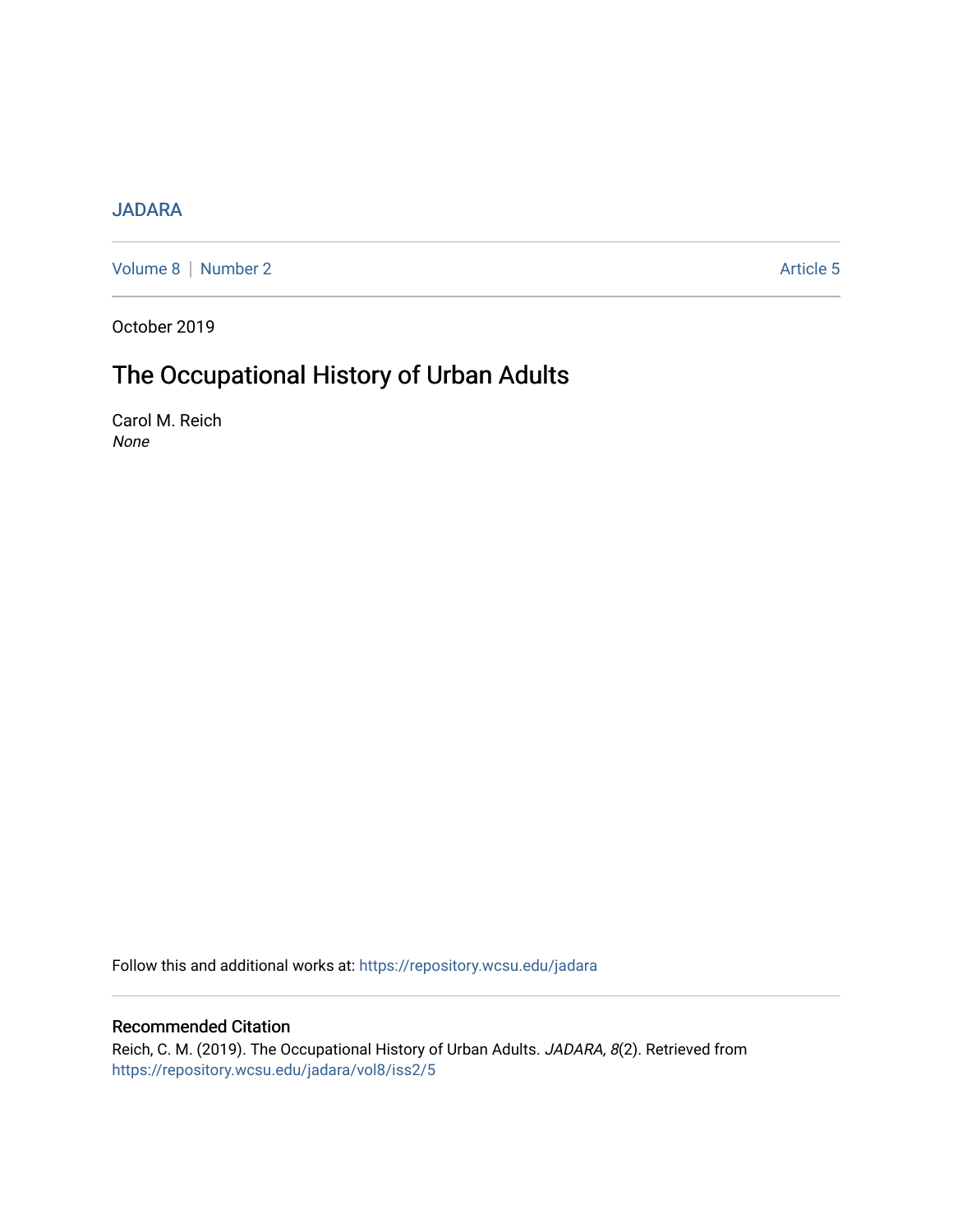CAROL M. REICH, Ph.D.

In the fall of 1972 and the winter of 1973 a follow-up study was conducted of the former students of the Ontario Provincial Schools for the Deaf at Milton and Belleville, and of the Metropolitan Toronto School for the Deaf (Reich & Reich, 1974). Using a variety of sources, a sample was identified of students believed to be currently living in Metropolitan Toronto, and an attempt was made to locate them for an interview.

Of this group, 66% were successfully interviewed (162). Fifteen per cent (36) refused to be interviewed. However from what was already known about these people, it was concluded that they did not differ in any appreciable way from those who were interviewed. Another 15% (36) could not be located. It is possible that this group represents a different type of individual. The remaining 4% (12), although located, could not be interviewed due to scheduling problems.

The average age of this group was 28 years. Seventy-eight percent reported that they were born deaf or became deaf within the first year of life. Eighty-nine percent reported that they can hear no speech without a hearing aid. Thus this group was largely profoundly and prelingually deafened. Average length of attendance at public and secondary school was 13 years.

This paper presents data on the occupational status of this group of deaf adults. It is felt that the data is quite representative of the former students of these schools since completion rate was fairly high and the data was collected by personal interview. Where possible, data from the deaf sample is compared with comparable data on hearing people, which, in some cases, was provided by interviews with 24 hearing siblings of the deaf group.

1

1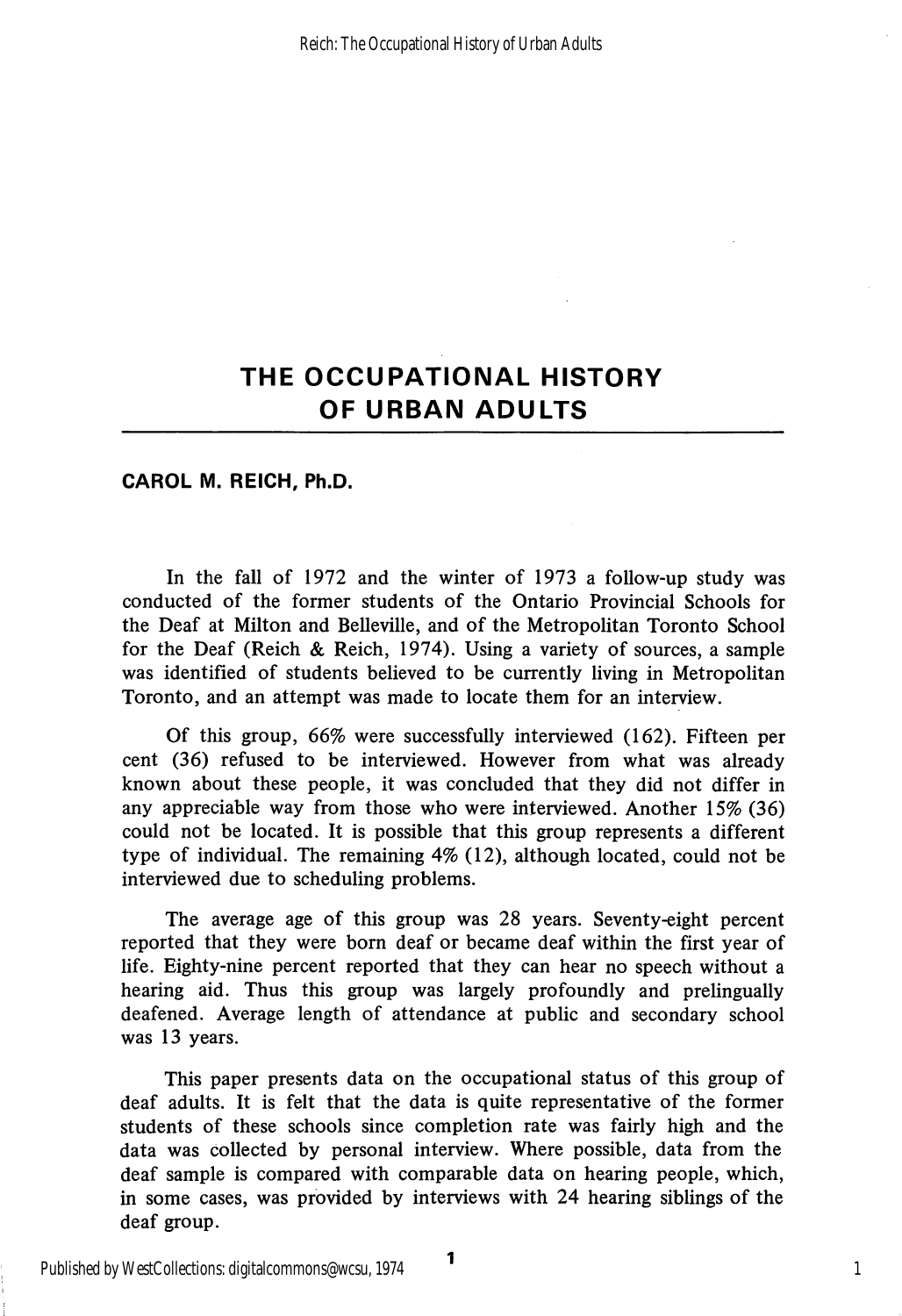#### EMPLOYMENT RATE

Almost all of the former students in the sample had been employed at one time or another—96% of the men and 93% of the women. Seventy-seven percent of the men and 58% of the women were employed at the time of the survey. For men, this is somewhat lower than the figure of 84% for Toronto as a whole, while for women, it is higher than the Toronto figure of 40% (Federal Department of Labour, 1973).

From the total job history, we find that men were employed an average of 84% of the time since leaving school. Women who were currently married were employed an average of 80% of the time up to the time of their marriage. After marriage, these women were employed for 48% of the time. Unmarried women were employed 73% of the time since leaving school. The overall rate for women is 61%. Thus employment is an important part of the life of deaf women as well as deaf men.

#### ADVANCEMENT

What is the progress of the deaf through the employment world? The first and last job that people had was coded as to general status using Blishen's (1967) scale. Table 1 gives the average value for deaf and hearing men and women by age, the hearing group in this case being the sibling control sample.

All the figures for the deaf fall in the middle 30's, which is where the average figures for Ontario workers fall (Bhshen, 1967). It would seem then, that the deaf are doing relatively well.

Relative to the hearing group however, the deaf are doing more poorly. There was little difference between the two groups of men on the first job, but on the last (or current) job, the hearing men had advanced quite a bit while the deaf had remained stationary. Even though the hearing men were somewhat older than the deaf men in the sample, and thus had had more opportunity to advance, one would expect some movement among the deaf.

| п<br>r. |  |
|---------|--|
|---------|--|

Average Job Status (Blishen's Scale) of Deaf and Hearing Males and Females

|                | Group            | <b>First Job</b> | Last Job |
|----------------|------------------|------------------|----------|
|                | Deaf $(N=74)$    | 36               | 34       |
| <b>Males</b>   | Hearing $(N=7)$  | 33               | 45       |
|                | Deaf (N=77)      | 34               | 34       |
| <b>Females</b> | Hearing $(N=17)$ | 49               | 52       |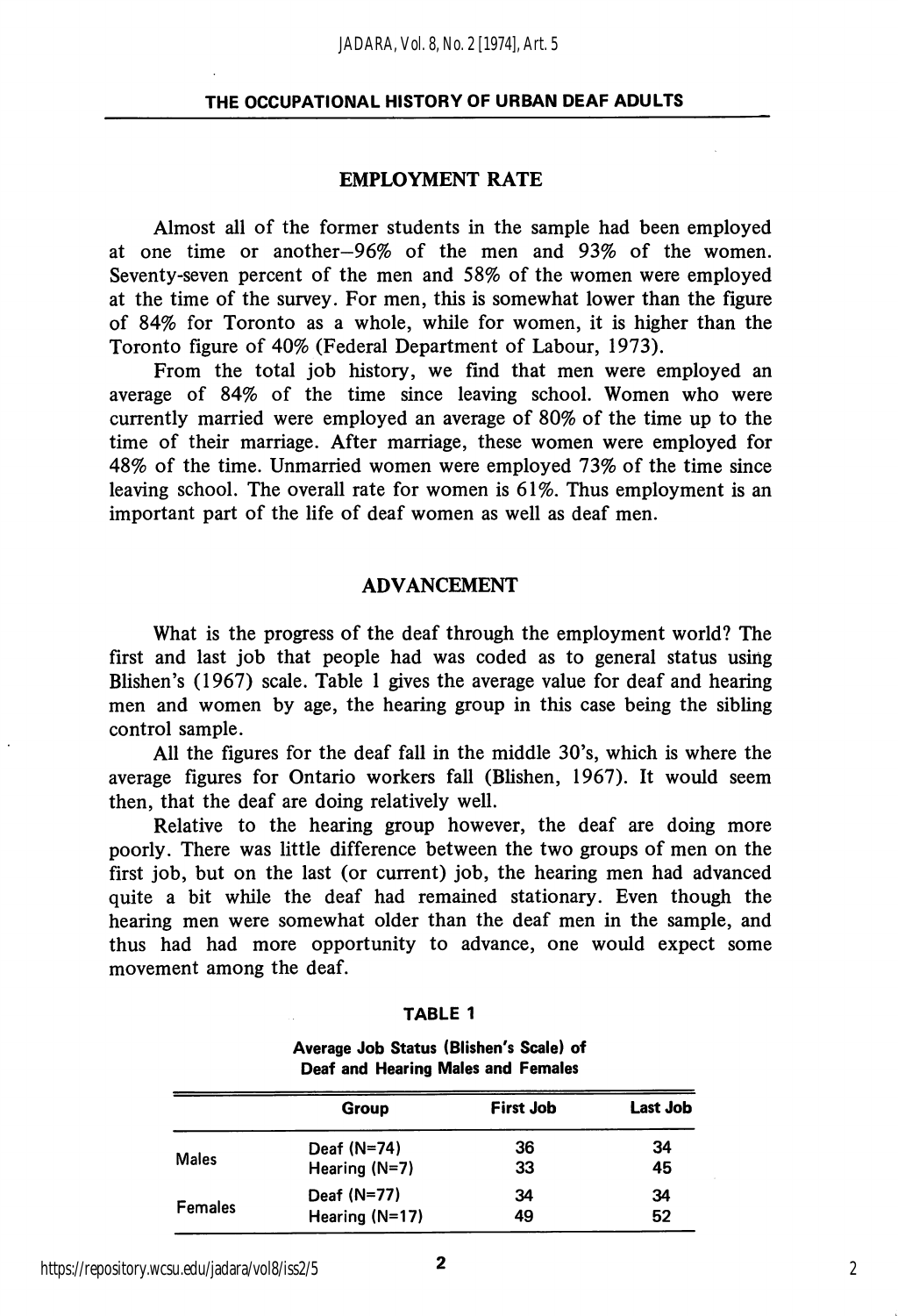Among deaf women, there was also no movement from first to last job. Although the hearing women also made little advance, they started at a much higher level.

Seventy-four percent of the deaf men and 78% of the women had had a raise in their present job, and 75% of the men and 59% of the women had been promoted. However, only 3% were in a supervisory position. This is another indication of the limited opportunity that the deaf enjoy for advancement.

Several previous studies have concluded that the deaf show unusual job stability, however without presenting any real comparison data from the hearing population (Moores, 1969; Conner and Rosenstein, 1963; Justman & Moskowitz, 1967). However for this study some comparison figures are available from Eninger's research on the male graduates of 4 year technical schools in the United States (1965). This study, done in 1964, looked at graduates from 1953, 1958, and 1962. Graduates from 1958 would have been out of school for about 6 years at the time of the study. Since our male students averaged 8 years out of school, Eninger's 1958 graduates provide the closest point of comparison. Since our sample had been out of school an average of 2 years longer than the 1958 graduates at the time they were studied, and since employment stability generally increases with age, we would expect the deaf to be doing a little better. On the other hand, Eninger's study looked only at high school graduates while our sample included students who left school before graduating as well as those who completed their course of study. On the whole graduates do better than drop-outs, and on these grounds we would expect Eninger's 1958 students to be doing better than the deaf students.

Due to the lack of complete comparability between our sample and Eninger's 1958 sample, data from all three of Eninger's groups are presented (Table 2). However, the 1958 graduates are the best point of comparison for the deaf men. The deaf women had been out of school an average of 10 years and should, perhaps, be compared with Eninger's 1953 graduates. But any comparison of male and female data in this area is questionable.

The percent of time employed since leaving school, which was discussed above, is again presented here. The figure of 84% for men is similar to the figure for Eninger's 1958 graduates.

Average duration of the job currently held was 61 months for men and 44 months for women. The average duration over all jobs was quite a bit less—38 months for men and 32 months for women, both of which are higher than the figures for Eninger's 1958 graduates. Average number of jobs—2.5 for men and 2.2 for women—is also similar to the figures in Eninger's study. It thus appears that the deaf are at least as stable in their employment history as hearing workers. However it is not clear that they are more stable. In terms of present employment, however, deaf men are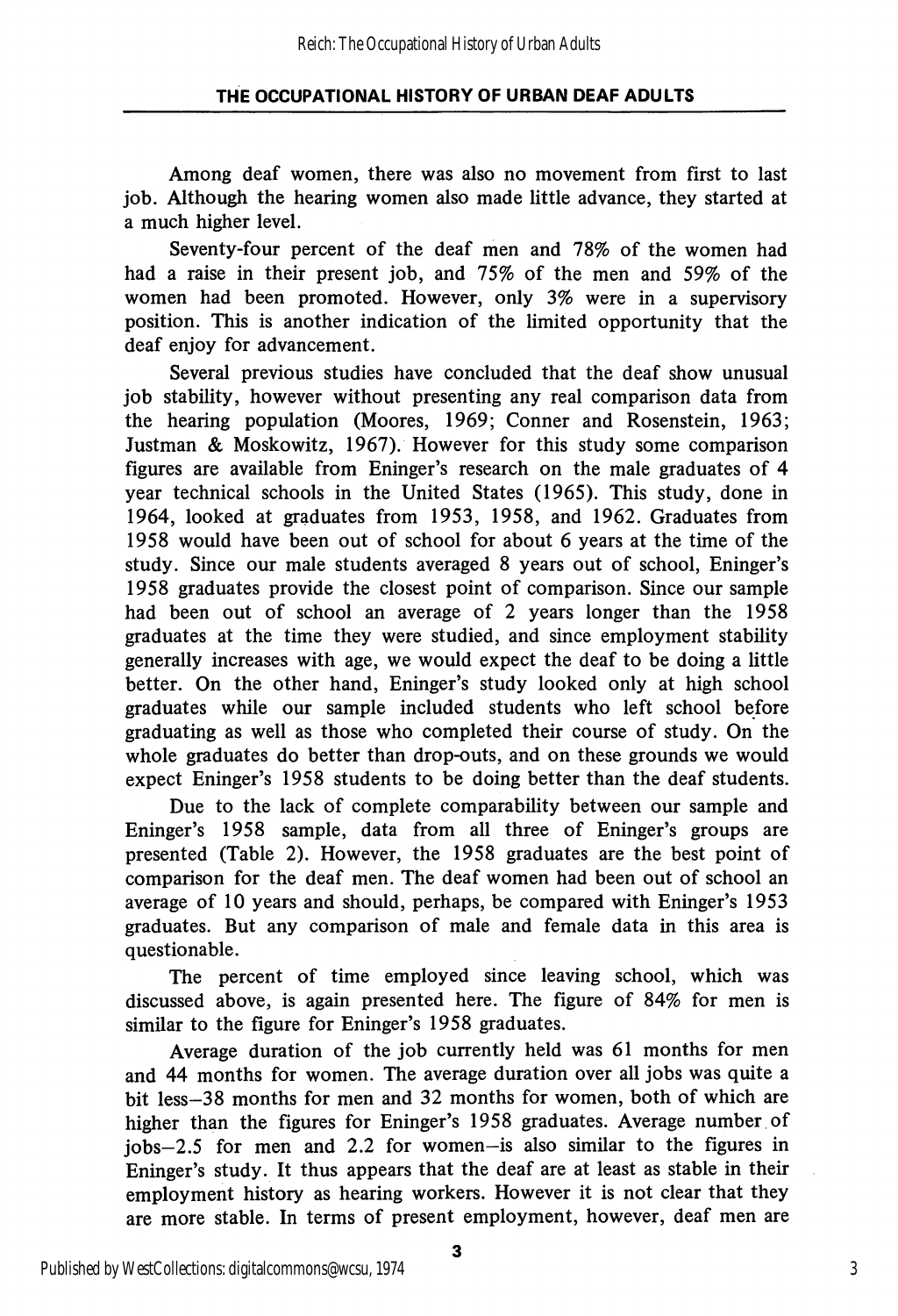|                                      | Per Cent of <sup>a</sup><br>Time Employed <sup>b</sup> | <b>Duration of</b><br><b>Present Job</b><br>in Months | Average Duration <sup>b</sup><br>of All Jobs<br>in Months | Average No. <sup>b</sup><br>of Jobs |
|--------------------------------------|--------------------------------------------------------|-------------------------------------------------------|-----------------------------------------------------------|-------------------------------------|
| Deaf Males<br>$(N=78)$               | 84                                                     | 61                                                    | 38                                                        | 2.5                                 |
| <b>Deaf Females</b><br>$(N=81)$      | 61                                                     | 44                                                    | 32                                                        | 2.2                                 |
| <b>Eninger's</b><br><b>Graduates</b> |                                                        |                                                       |                                                           |                                     |
| 1953                                 | 93                                                     |                                                       | 47                                                        | 3.1                                 |
| 1958                                 | 87                                                     |                                                       | 26                                                        | 2.5                                 |
| 1962                                 | 84                                                     |                                                       | 13                                                        | 2.0                                 |

TABLE 2 Employment Characteristics of the Deaf and Graduates in Eninger's Study

<sup>a</sup> 20 males and 6 females were excluded because they went to another school full time after high school.

b<sub>8</sub> males and 3 females were excluded due to incomplete data.

worse off than the general population. Their present higher rate of unemployment may have been due to the increased rate across the nation at that particular point in time or may reflect seasonal patterns.

The general picture which emerges so far is that deaf people find and keep jobs as well as do hearing people. However, the deaf make little advance in their jobs, and are thus more vulnerable to general changes in economic opportunity. This increased vulnerability of deaf men, who are generally married to deaf women, may be partly responsible for the higher employment rate of deaf women over hearing women.

#### EARNINGS

This picture is reinforced by the data on earnings.Table 3 gives the average earnings by age of those in the sample who are currently employed. Respondents were asked to give their current weekly salary, and these were multiplied by 52 to obtained the yearly salary. This assumes that those who were employed would continue fully employed for the full year. This is not a completely accurate assumption, and the salaries of the deaf are therefore somewhat inflated. Weekly earnings includes income from all jobs currently held, part-time as well as full-time, and represents total gross earnings before any deductions. However, only 2 men and 3 women had more than one job. Our interviewers emphasized the fact that gross income was desired, and felt that people did indeed understand this and respond appropriately.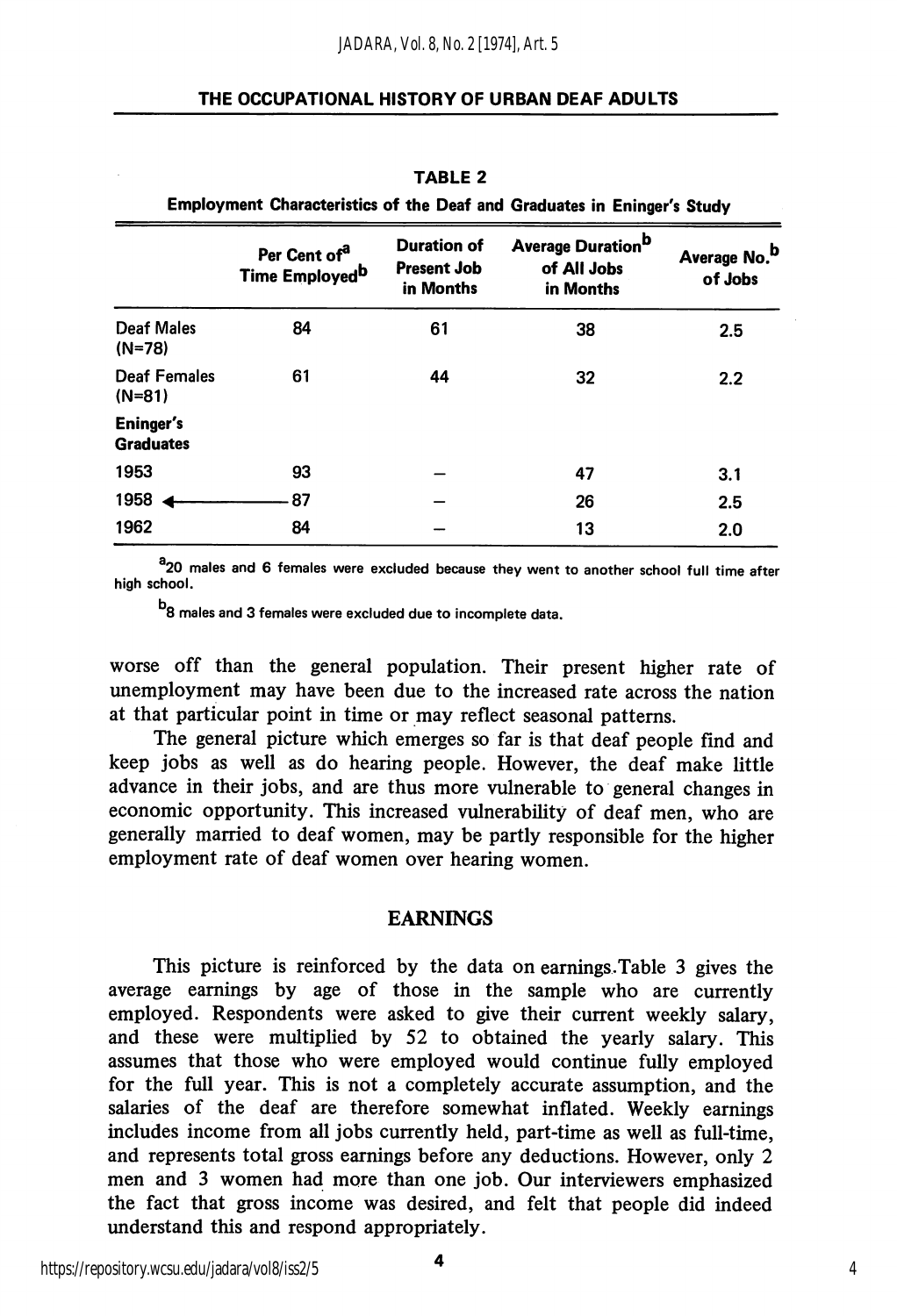Men in the youngest age group had a yearly average salary of \$5,747 while those in the oldest age group earned \$7,980, an increase of 39%. Women in the youngest age group averaged only \$4,535 and in the highest, \$4,843, an increase of only 7%. Table 3 also contains the average earnings for the nation as a whole obtained from the 1971 taxation returns (Department of National Revenue, 1972). For both men in the youngest group, and women in the two youngest age groups, the national average is lower than the average for the deaf. However, the national average increases dramatically with age-101% for men and 31% for women-so that eventually it far surpasses the averages for the deaf.

However, these national figures actually underrepresent the wages of hearing workers for two reasons—they represent the nation as a whole whereas workers in metropolitan areas generally have higher earnings, and they are derived from 1971 rather than 1972 data. An attempt was made to derive more accurate estimates in the following way. First a correction factor was applied to adjust for the disparity between the nation as a whole and Metropolitan Toronto. The 1971 taxation statistics show an overall national average of \$7,237 compared to Toronto's average of \$7,868, an increase for Toronto of 9%. This was applied to the figures in the second and fifth line of Table 3.

There is as yet no data on the rise in wages from 1971 to 1972. However, in the years 1967-1971, wages increased 7.8%, 7.9%, 8.2%, and 8.9% respectively (Federal Department of Labour, 1973). Since this represents a steady rise, the figure of 8.9%, the extent of increase from 1970 to 1971, should be a conservative estimate of the rise from 1971 to 1972, the year of our study. This correction factor was applied to the average salaries obtained after applying the first correction factor.

|                           | Age    |        |        |  |  |  |
|---------------------------|--------|--------|--------|--|--|--|
| Group                     | 15-24  | 25-34  | 35-44  |  |  |  |
| <b>Males</b>              |        |        |        |  |  |  |
| Deaf - 1972               | \$5747 | \$6931 | \$7982 |  |  |  |
| Canada - 1971             | 4884   | 8216   | 9847   |  |  |  |
| Toronto - 1972 (estimate) | 5803   | 9761   | 11,699 |  |  |  |
| <b>Females</b>            |        |        |        |  |  |  |
| Deaf - 1972               | \$4535 | \$5338 | \$4843 |  |  |  |
| Canada - 1971             | 3913   | 5140   | 5121   |  |  |  |
| Toronto - 1972            | 4649   | 6107   | 6084   |  |  |  |

TABLE 3

|  | Average Yearly Earnings for the Deaf and the General Population by Age and Sex |  |  |  |  |  |
|--|--------------------------------------------------------------------------------|--|--|--|--|--|
|  |                                                                                |  |  |  |  |  |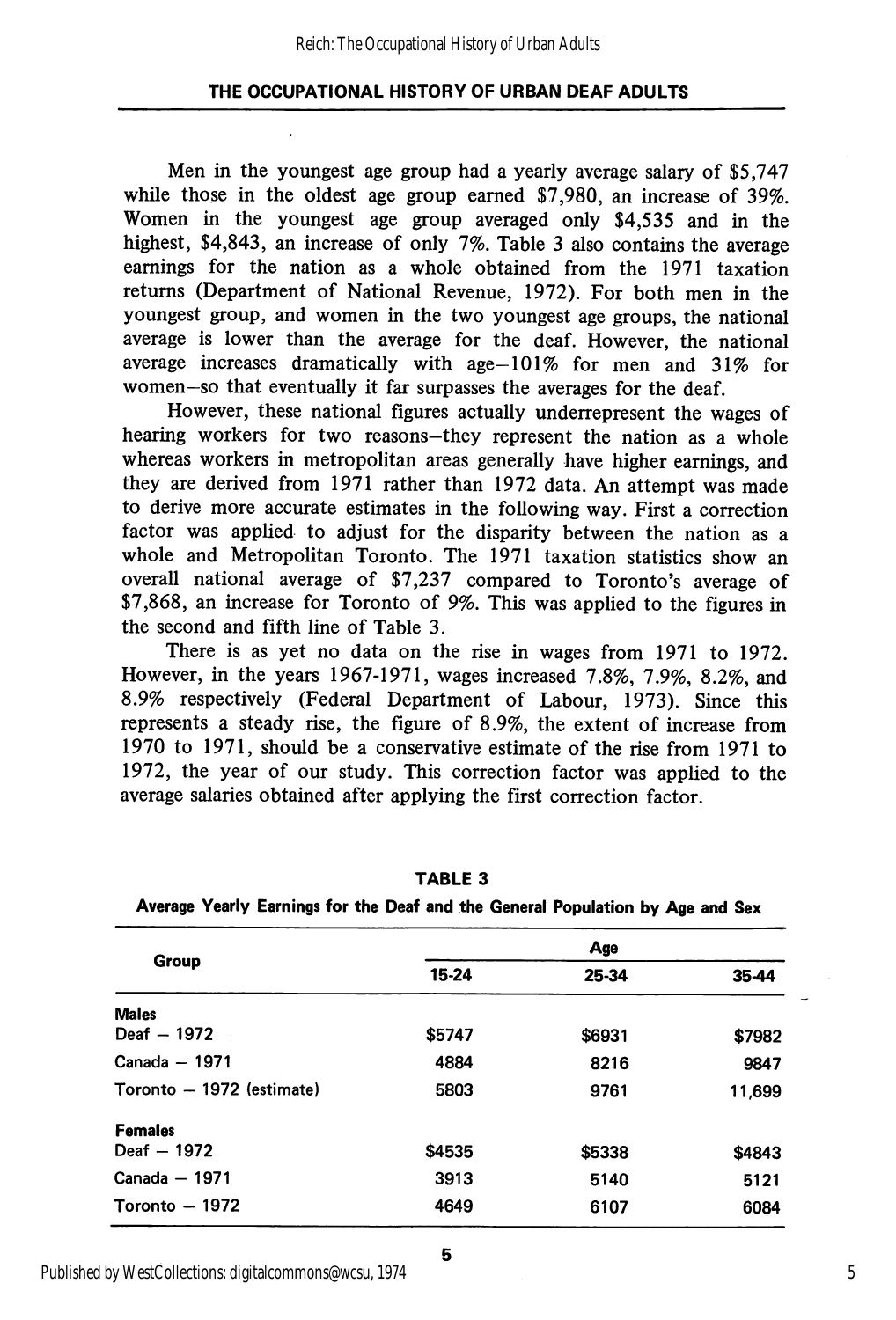The results of applying correction factors are given for men in row 3 and for women in row 6 of Table 3. They show an even greater disparity between the earnings of the deaf and the general population, completely obliterating the apparent advantage of the young deaf adult.

A study of the deaf in Vancouver also reported lower earnings (Boese, 1966). Several studies in the United States report higher earnings for the deaf than for the hearing population. However, in one of these, (Kronenberg & Blake, 1966), the investigators question their data on the hearing population. A second (Lunde & Bigman, 1959) found lower salaries for deaf men and equal salaries for deaf women, but did not take age distribution into account. In a third (Justman & Moskowitz, 1967), the investigators themselves suggest that the data might be biased because most of the deaf live in cities where wages are higher. They did not include enough data in their report to estimate if this fact would be enough to account for the discrepancy. Moores (1969) reports lower salaries in a U.S. study.

#### JOB SATISFACTION

The hearing group more often than the deaf said they liked their present jobs  $(t = 2.42)$ . On a 5 point scale running from "dislike very much" to "like very much," the deaf usually said they "like" their job while the hearing chose "like very much." There was no difference between men and women. When asked what aspects of their job they liked and disliked, the two groups tended to give similar answers. Table 4 presents the various factors and the percentage of deaf and hearing

| <b>Source</b>                    | Deaf<br>$(N=148)$ | <b>Hearing</b><br>$(N=24)$ | <b>Hearing</b><br>(Adjusted for<br><b>Responsiveness</b> ) |  |  |
|----------------------------------|-------------------|----------------------------|------------------------------------------------------------|--|--|
| Work itself                      | 57%               | $17%$ <sup>*</sup>         | $24\%$ <sup>*</sup>                                        |  |  |
| Pav                              | 41                | 38                         | 54                                                         |  |  |
| Relations with employer          | 32                | 17                         | 24                                                         |  |  |
| <b>Relations with co-workers</b> | 27                | ÷<br>42                    | 60                                                         |  |  |
| Job security                     | 25                | 4                          | 6                                                          |  |  |
| <b>Working conditions</b>        | 21                | 33                         | 47                                                         |  |  |
| <b>Benefits</b>                  | 13                |                            | ۰                                                          |  |  |
| Opportunities for advancement    | 10                | 8                          |                                                            |  |  |
| <b>TOTAL</b>                     | 226%**            | 159%                       | 226%                                                       |  |  |

TABLE 4

Per Cent of Deaf and Hearing Mentioning Various Sources of Job Satisfaction

^Differences between deaf and hearing are statistically significant.

♦•Percentages add up to more than 100% because most people gave more than one response.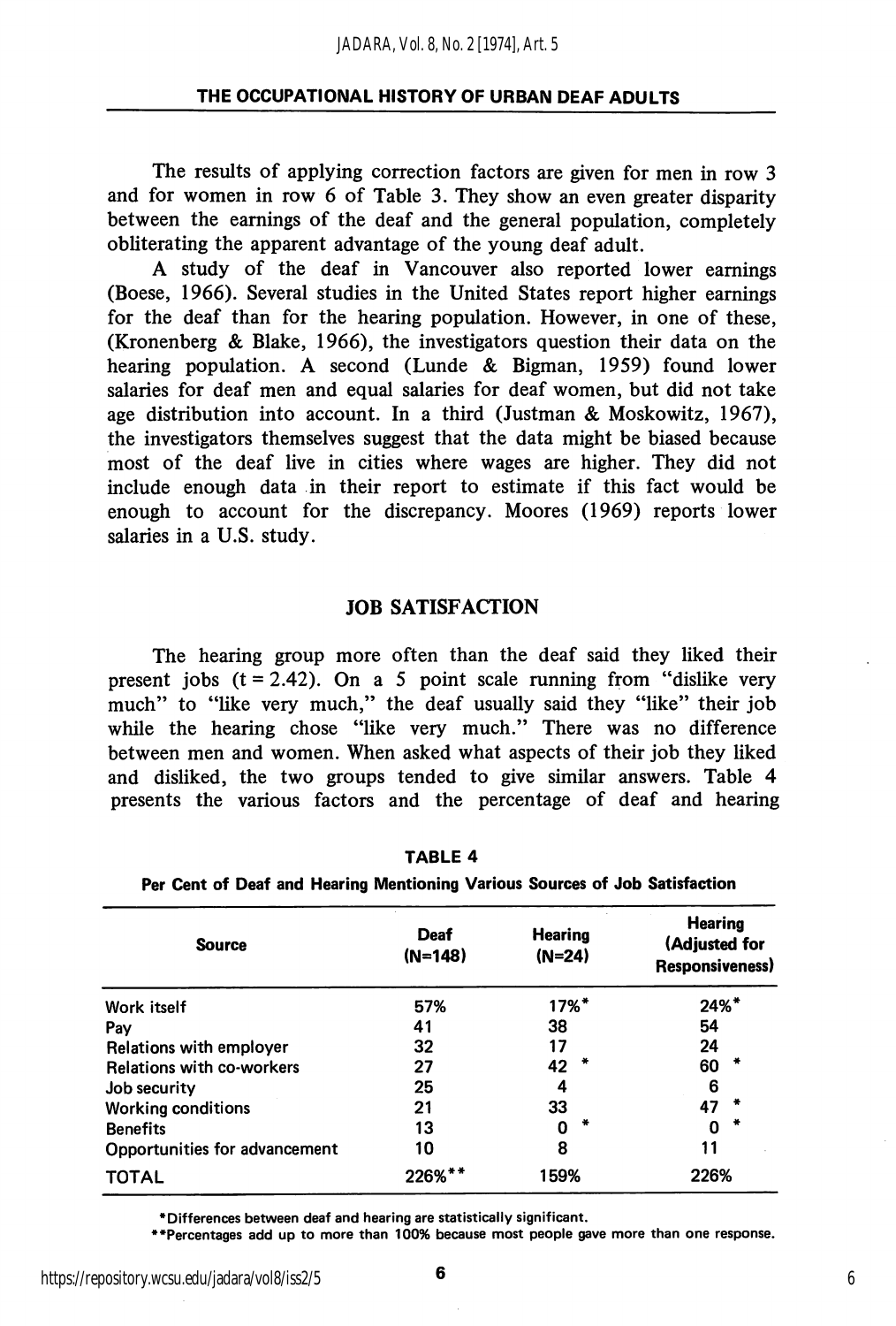mentioning each one in a positive light. The factors are arranged in their order of importance to the deaf. Note that these percentages add up to more than 100%. This is because most people mentioned more than one aspect of their job in a positive light. However there was a large difference in the average number of responses from deaf and hearing people. Deaf people on the average mentioned 2.3 things and hearing people mentioned only 1.6. Therefore there are two columns for the hearing group. The first gives the raw percentages. The second gives these same percentages corrected for the difference in responsiveness (done by multiplying the raw percentages by 2.3/1.6).

There are four significant differences (test of proportion) between the two groups. The deaf mentioned the work itself most frequently as being a source of positive satisfaction. This is relatively low on the list of the hearing sample. The deaf, on the other hand, give relations with co-workers a relatively low rating, while the hearing saw this as the most satisfying aspect of their job. The choice of co-workers is low for both deaf men and deaf women, and the difference between the hearing and the deaf cannot therefore be attributed to the preponderance of women in the former group.

Pay is second on the list for both groups. Next, for the hearing group, is working conditions, which is significantly lower for the deaf. The final difference is in job benefits, which the deaf mentioned more often than the hearing, but which was mentioned relatively little by either group.

#### FINDING A JOB

Table 5 gives the percentages of deaf using various means to find jobs. On both the first and current job, deaf agencies head the list, followed by personal friends. All other sources are relatively unimportant.

| .<br><b>Job Sources</b> |                               |                                |  |  |
|-------------------------|-------------------------------|--------------------------------|--|--|
| <b>Source</b>           | <b>First Job</b><br>$(N=146)$ | <b>Current Job</b><br>$(N=95)$ |  |  |
| Deaf agency             | 57%                           | 46%                            |  |  |
| Friend                  | 29                            | 29                             |  |  |
| School                  | 9                             | 0                              |  |  |
| Own efforts             |                               | 9                              |  |  |
| <b>Written Ads</b>      |                               |                                |  |  |
| Manpower                | 3                             | 6                              |  |  |
| Other employment agency |                               |                                |  |  |
| <b>TOTAL</b>            | 100%                          | 100%                           |  |  |

# TABLE 5

#### Published by WestCollections: digitalcommons@wcsu, 1974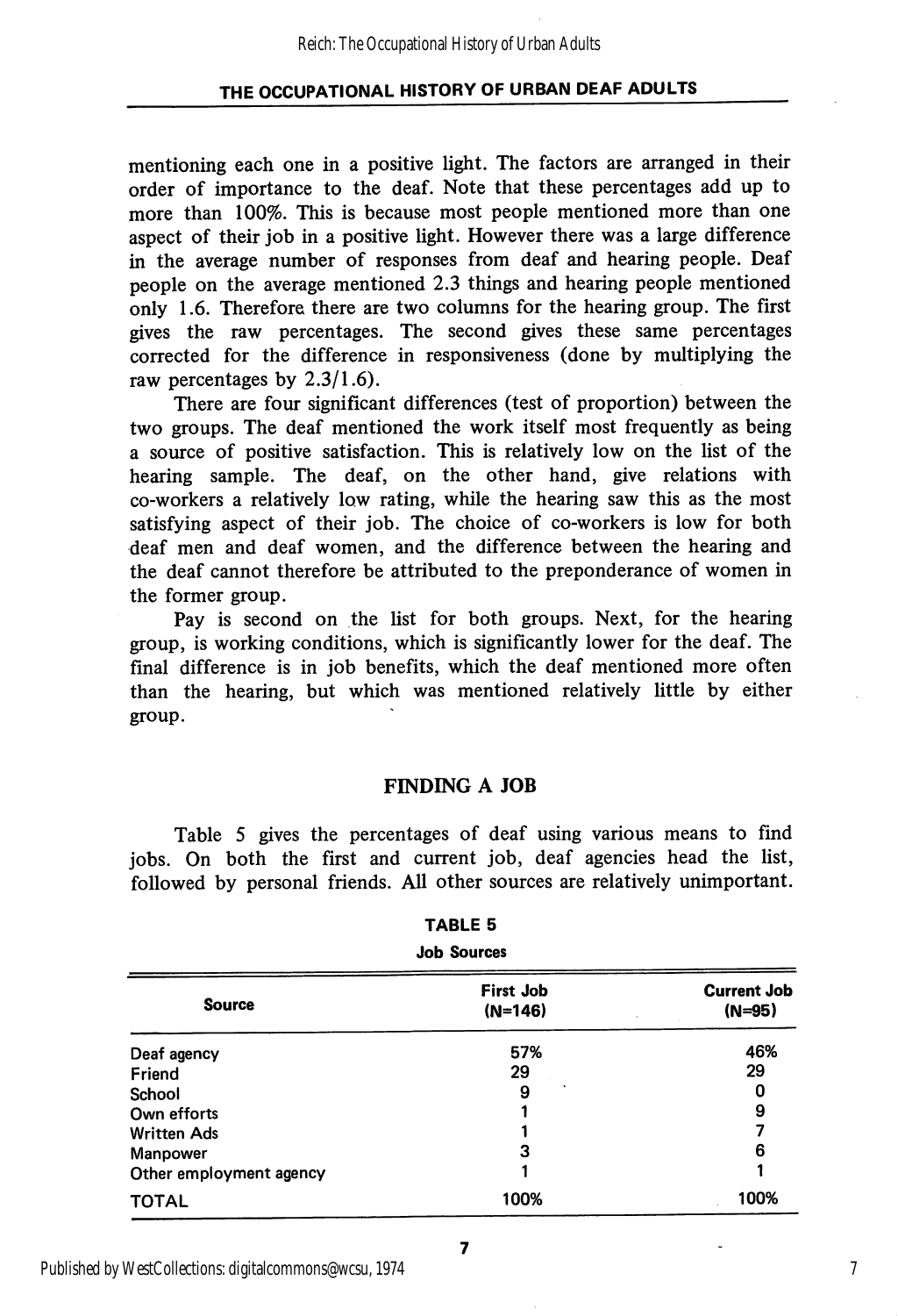Once a job is located, it is necessary to apply and undergo any selection procedures that are required. We asked each interviewee a set of questions about applying for a job. We asked the same set of questions three times—about his first job, about his current or last job (unless he is still on his first job), and about a job application which was unsuccessful. Table 6 shows the results. Since one-third of the deaf never applied for a job they didn't get, response to this question is somewhat limited. Comparisons of results with these three questions were tested for significance using the Chi Square statistic.

In actually applying for their first job, only 16% of the deaf applied themselves. The remainder had someone else apply for them. On both the first and current job, 70% had a personal interview. On the first job, 85% of these had someone accompany them to the interview. This declined on the current job to 64% (p less than .03). On unsuccessful applications,

|                                                                              |                  | Part $A$ $-$ The Interview               |                                           |     |                 |     |
|------------------------------------------------------------------------------|------------------|------------------------------------------|-------------------------------------------|-----|-----------------|-----|
|                                                                              | <b>First Job</b> |                                          | <b>Unsuccessful</b><br><b>Application</b> |     | <b>Last Job</b> |     |
|                                                                              | %                | (N)                                      | %                                         | (N) | %               | (N) |
| Went for an interview                                                        | 68               | 148 <sup>a</sup>                         | 62                                        | 52  | 71              | 95  |
| Was accompanied to interview<br>Method of communication<br>used in interview | 85               | 101                                      | 44                                        | 32  | 64              | 67  |
| Speech                                                                       | 40               | 100                                      | 53                                        | 32  | 50              | 66  |
| Writina                                                                      | 21               | 100                                      | 41                                        | 32  | 30              | 66  |
| Manual                                                                       | 5                | 100                                      | 0                                         | 32  | 3               | 66  |
| None                                                                         | 34               | 100                                      | 6                                         | 32  | 17              | 66  |
|                                                                              |                  | Part B - Filling Out An Application Form |                                           |     |                 |     |
| Filled out a form<br>Received assistance                                     | 67               | 143                                      | 67                                        | 52  | 71              | 95  |
| No assistance                                                                | 37               | 96                                       | 67                                        | 34  | 55              | 65  |
| Some assistance                                                              | 43               | 96                                       | 24                                        | 34  | 32              | 65  |
| Form completely filled by                                                    |                  |                                          |                                           |     |                 |     |
| someone else                                                                 | 20               | 96                                       | 9                                         | 34  | 12              | 65  |
|                                                                              |                  | <b>Part C - Qualifying Tests</b>         |                                           |     |                 |     |
| Took a test                                                                  | 18               | 148                                      | 15                                        | 52  | 23              | 95  |
| Found test difficult                                                         | 44               | 27                                       | 50                                        | 8   | 27              | 22  |
| Didn't understand directions                                                 | 18               | 27                                       | 12                                        | 8   | 23              | 22  |

| TABLE 6 |  |
|---------|--|
|---------|--|

Behaviour when Applying for a Job

<sup>a</sup>Whether or not a particular question was asked sometimes depended on the answer to a previous question. Therefore the N's vary from question to question.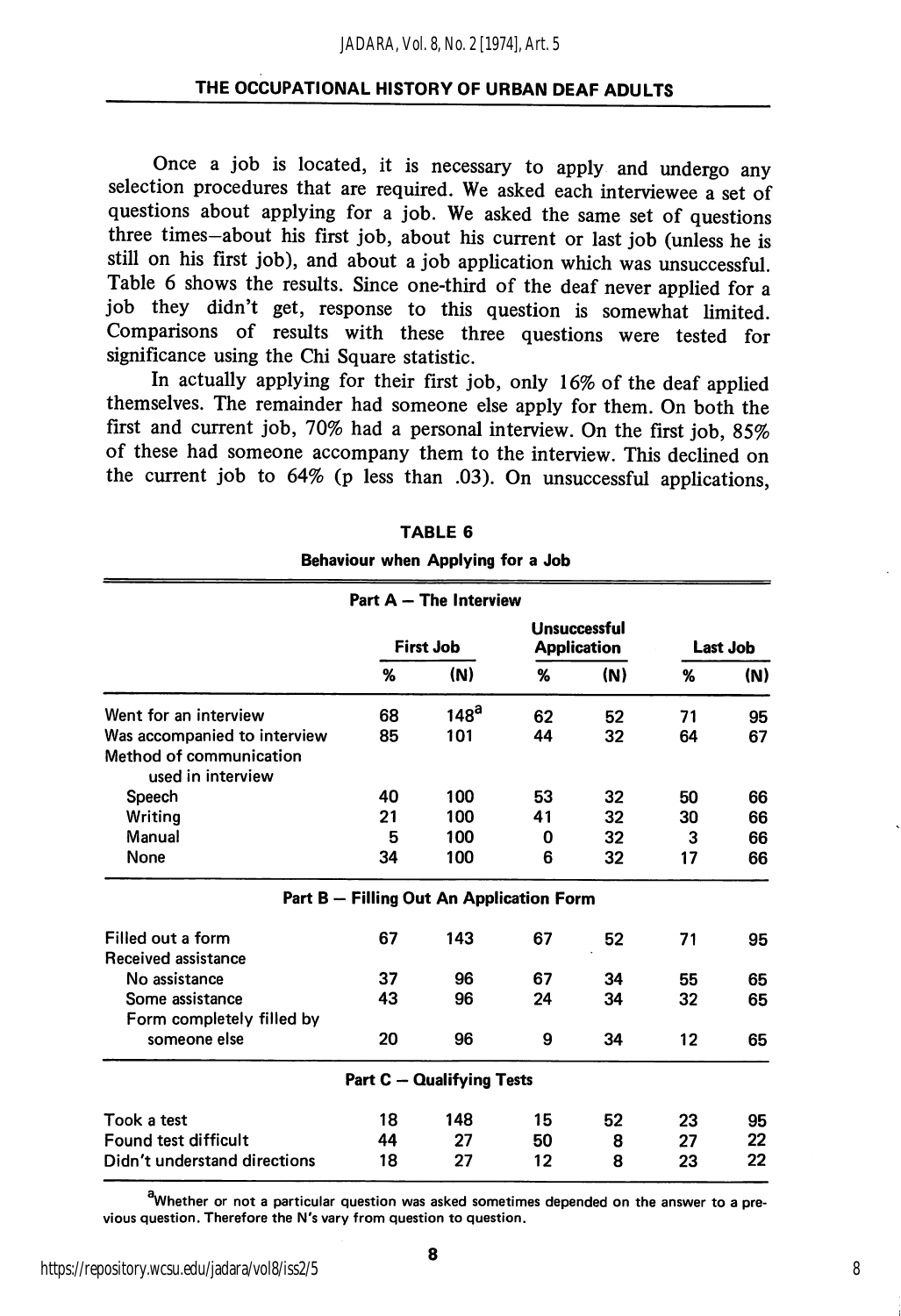only 44% of the sample were accompanied to the interview. Thus it seems that the deaf benefit from help in the interview situation.

On the first job, 67% had to fill out a form and 71% had to meet this requirement on the current job. Only 38% could fill out the form without help on the first job, increasing to 55% on the current job  $(p = .10)$ . Relatively few employees were required to take a test when applying for a job, and there was no change over time–18% on the first job and 23% on the current job.

Thus the deaf appear to be very dependent for help in obtaining a job. Although this dependency is greatest for the first job, most remain dependent to some extent in later job seeking as well. Agencies for the deaf provide a real service in this regard.

Additional information on job applications is given in Table 6.

#### THE SITUATION ON THE JOB

A fair number of the deaf reported getting special help to learn the job—25%. This help came almost exclusively from hearing employees rather than other deaf employees of an outside agency. However a large number do work with other deaf—31% of the employed men and 43% of the employed women. Almost none said that their job was changed in any way to compensate for their handicaps.

The deaf are aware that their handicap limits their job opportunities; 51% of the men and 61% of the women felt that this was so. 46% of the men and 34% of the women report that deafness is a problem to them in their current job. However, 27% of the men and 15% of the women reported deafness to be an advantage, the most frequent comment being that it allows increased concentration or freedom from noise.

#### SUMMARY

A follow-up study of former students of three schools for the deaf in Ontario shows that deaf adults are economically disadvantaged relative to the hearing population. Although the overall employment history of deaf men is similar to the employment history of hearing men, their present rate of employment was lower. Deaf men are at least as stable in their employment patterns as are hearing men, and there was some evidence that they are even more stable. However they have had little advancement within their jobs, and salaries are much lower, particularly for those in the middle years.

The employment rate for deaf women is higher than for hearing women, and may be due to the lower economic standing of their hearing impaired husbands.